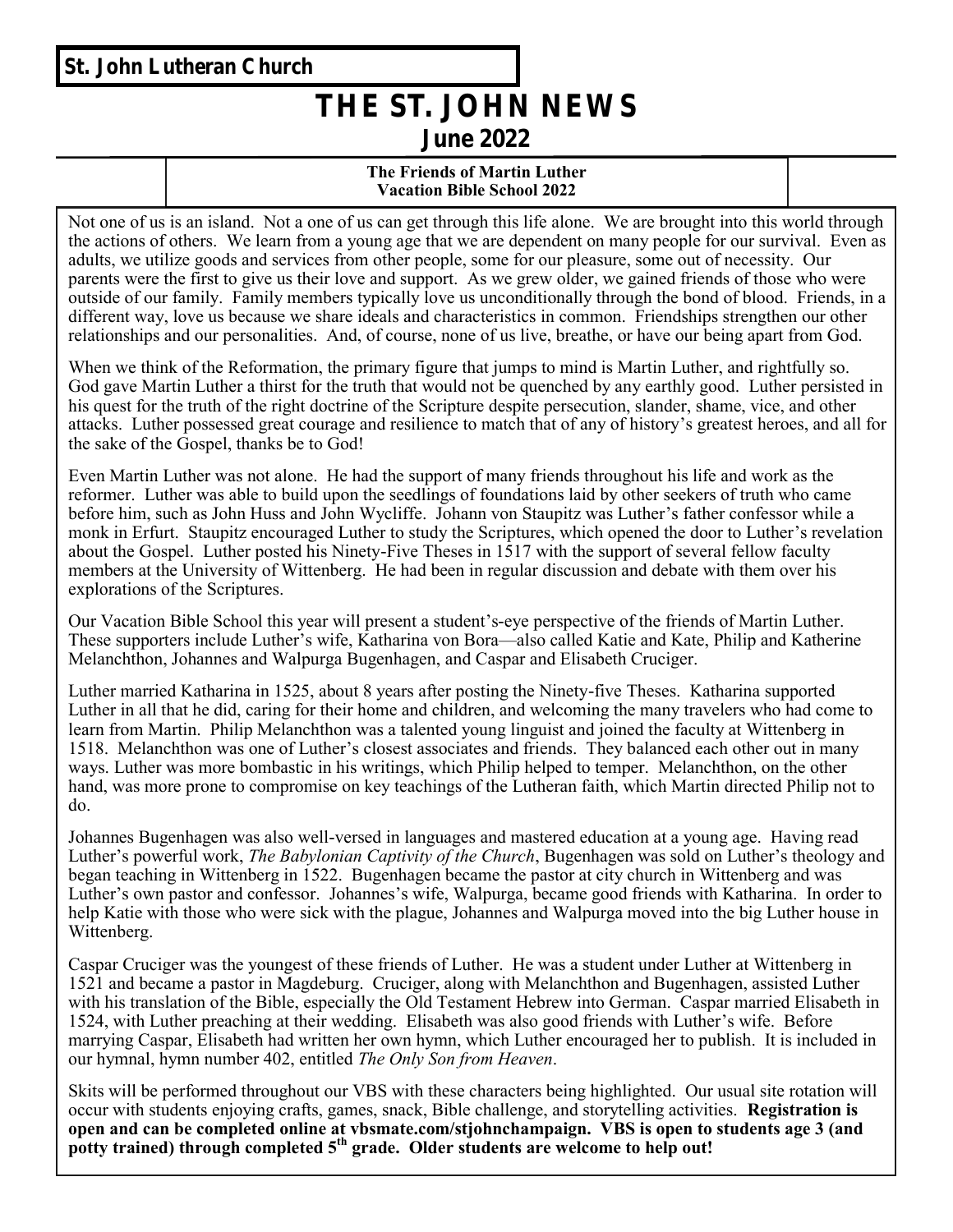**Our VBS is from Monday, June 20 to Friday, June 24, meeting each day from 9am to 11:30am. A closing program will take place at the end of Friday's session, with a picnic potluck to be enjoyed by all immediately following.**

The Lord bless the work of our Vacation Bible School this year, that the Gospel of our Lord Jesus Christ be promoted and emphasized for the salvation of all and the glory of Christ's name!

In Christ's service,

away all the tables, etc…).

Pastor Caithamer



(packing up all the unsold items, loading the boxes, putting to you would be entry to both museums, food & hotel. Please contact the church office with any questions.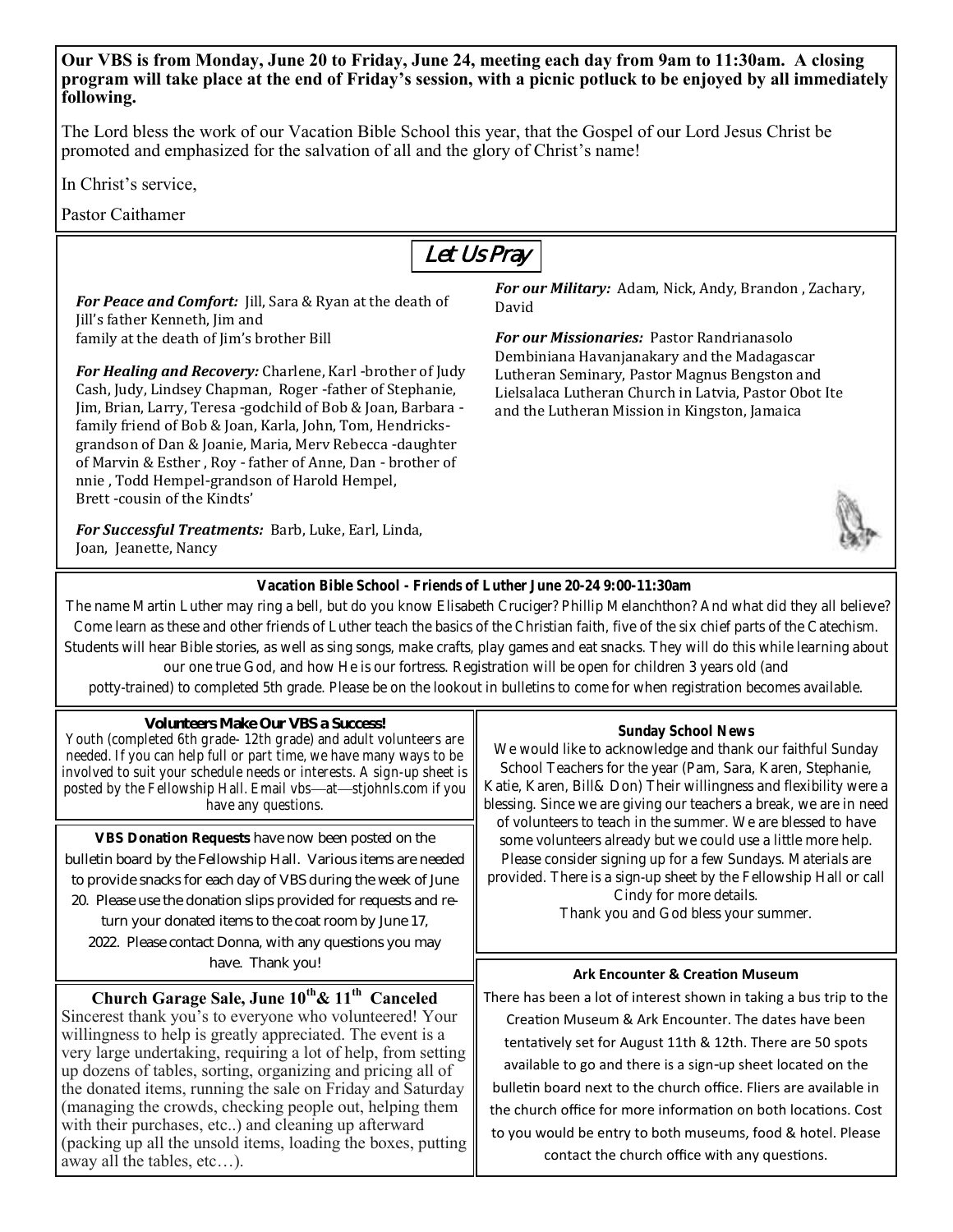



Our choral singers and handbell ringers are wrapping up their seasons this month. We are grateful for their contributions and fellowship, and look forward to resuming normal scheduling for them in the Fall.

**Alleluia Ringers** Wednesday, June 1 6:00 pm rehearsal<br>Sunday, June 5 7:30 warmup – ring  $7:30$  warmup – ring for 8:00 service & Prelude for 10:45 **Mixed Choir** Sunday, June 5 10:15 warmup - sing for 10:45 Pentecost service **Men's Choir**  $7:30$  warmup – sing for 8:00 Trinity service

#### **Instrumentalists-**

Thank you to all who continue to offer their musical talents to enrich our worship in this way. Please be in touch with Keith if you are available to play an instrument. Keith can help offer selections if you would like, or let me know what you have in your repertoire!

**Housing Sponsor –** One of our former members, Clara (daughter of John & Jennie ) will be interning with Keith Williams at Buzard Pipe Organ Builders in June. She is seeking a place to stay in Champaign during the last week of June. Clara is asking if any St. John family might be able to offer a place to stay. Please be in touch with Keith if you have questions or suggestions, thanks!

*Soli Deo Gloria, K*eith

#### **Welcome our New Teachers:**



**Prairie Gardens Gift Cards** — Before you start your spring planting, get a \$20 gift card from St. John PTF. Gifts cards can be used on any purchase at Prairie Gardens. The cards do not expire and will carry a balance if you spend less than \$20. PTF receives 20% from each card sold. The money earned from this fundraiser goes towards items that the teachers or school need to purchase throughout the school year, as well as special requests from the teachers for classroom items. Gift cards are available in the school office.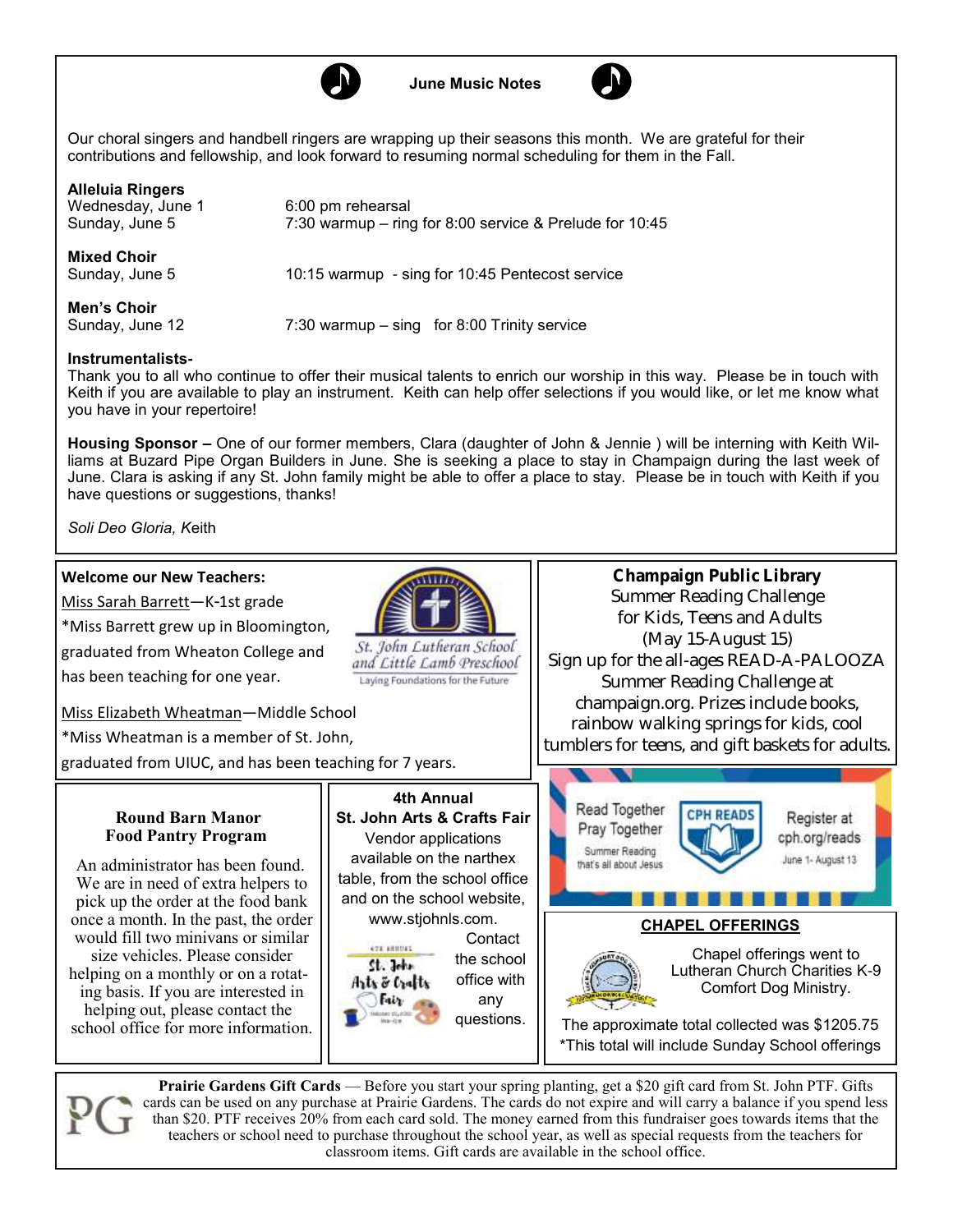| JUNE BIRTHDAYS                                                                  |                                                                                                                                                                                                                                                                                                                                                                                                                                                                                                                                                                                                                                                   |                                                                                                                                                                                                                                                                                                                                                                                                                 |  |  |  |  |  |  |
|---------------------------------------------------------------------------------|---------------------------------------------------------------------------------------------------------------------------------------------------------------------------------------------------------------------------------------------------------------------------------------------------------------------------------------------------------------------------------------------------------------------------------------------------------------------------------------------------------------------------------------------------------------------------------------------------------------------------------------------------|-----------------------------------------------------------------------------------------------------------------------------------------------------------------------------------------------------------------------------------------------------------------------------------------------------------------------------------------------------------------------------------------------------------------|--|--|--|--|--|--|
|                                                                                 | Mike, Habte, Andy, Earl<br>Pastor Jeff Caithamer, Aaron, Noah,<br>Peter<br>Lisa<br>Amy Jo, Justin, Terry, Lela, Beth<br>Taylor, Letty<br>Marilyn<br>Karla, Chelsea, Jill, Bob<br>Gerald, Evan, Christina<br>Mark<br>10 Milo<br>11 Kevin, Jennifer Diane, Randy<br>12 Wayne<br>a 13 Callie<br>14 John, Haley<br>15 Neil, Kim<br>16 Sam, Ashleig<br>16 Sam, Ashleigh, Katie, Hannah, Hannah<br>17 JoAnne, James<br>18 Zayne, Jake,<br>Jim Moser, Dale Sinder<br>$\frac{3}{3}$ 19 Erin, Rick, Jodie, Abby                                                                                                                                            | 20 Tony, Austin<br>21 Charles<br>22 Jane, Taylor, Louise<br>23 Jacklyn, Lucas<br>24 Lydia, Carol, Carol<br>25 John, Earl<br>26 Hannah, Evan, David, Elizabeth<br>27 Lois, Pam, Jill, Timmie<br>28 Rick, Betty<br>29 Elise                                                                                                                                                                                       |  |  |  |  |  |  |
| $\overline{2}$<br>1888<br>4<br>5<br>$\bullet$ 6<br>$\frac{1}{2}$ 7<br>1111<br>9 | David & Carol $(43)$ ; Blake & Nancy $(44)$ ;<br>Sean & Rachel (5); Duane & Juleigh (32);<br>Dan & Julie (38); Jay & Carol (32)<br>Earl & Barb (67)<br>Jason & Nicci (29)<br>Dan & Faith (30); Kevin & Carmin (35);<br>Wally & Lisa (35)<br>Chris & Lisa (42); Seth & Melissa (28);<br>Dan & Beth (25); Jim & Robin (31); Ron &<br>Carol (53)<br>Will & Olivia (4); David & Cindy (32); Cole 28 Walt & Jill (36)<br>& Morgan (4)<br>10 Dan & Allison (16)<br>11 B.J. & Christina (17)<br>14 Rex & Cynthia (25)<br>15 Richard & Shirley (65)<br>16 Jonathan & Emily (10)<br>17 Roger & Charlotte (55)<br>18 Raymond & Debbie (34); Scott & Rebecca | JUNE ANNIVERSARIES<br>$(11)$ ; Louis & JoAnne $(56)$<br>19 Aziz & Amy (12); David & Karen (40)<br>20 David & Monica (29); Rick & Martha (41),<br>Doug & Lynn (7)<br>21 Mark & Sherry (31)<br>22 John & Beth (20); Neal & Deanna (9)<br>23 Ralph & Renae (54)<br>24 Fred & Geneice (61); Duane & Chris (50)<br>25 Brian & Penny (34)<br>27 Rick & Ronda (47), Charlie & Elizabeth (2)<br>29 Steve & Vanessa (26) |  |  |  |  |  |  |